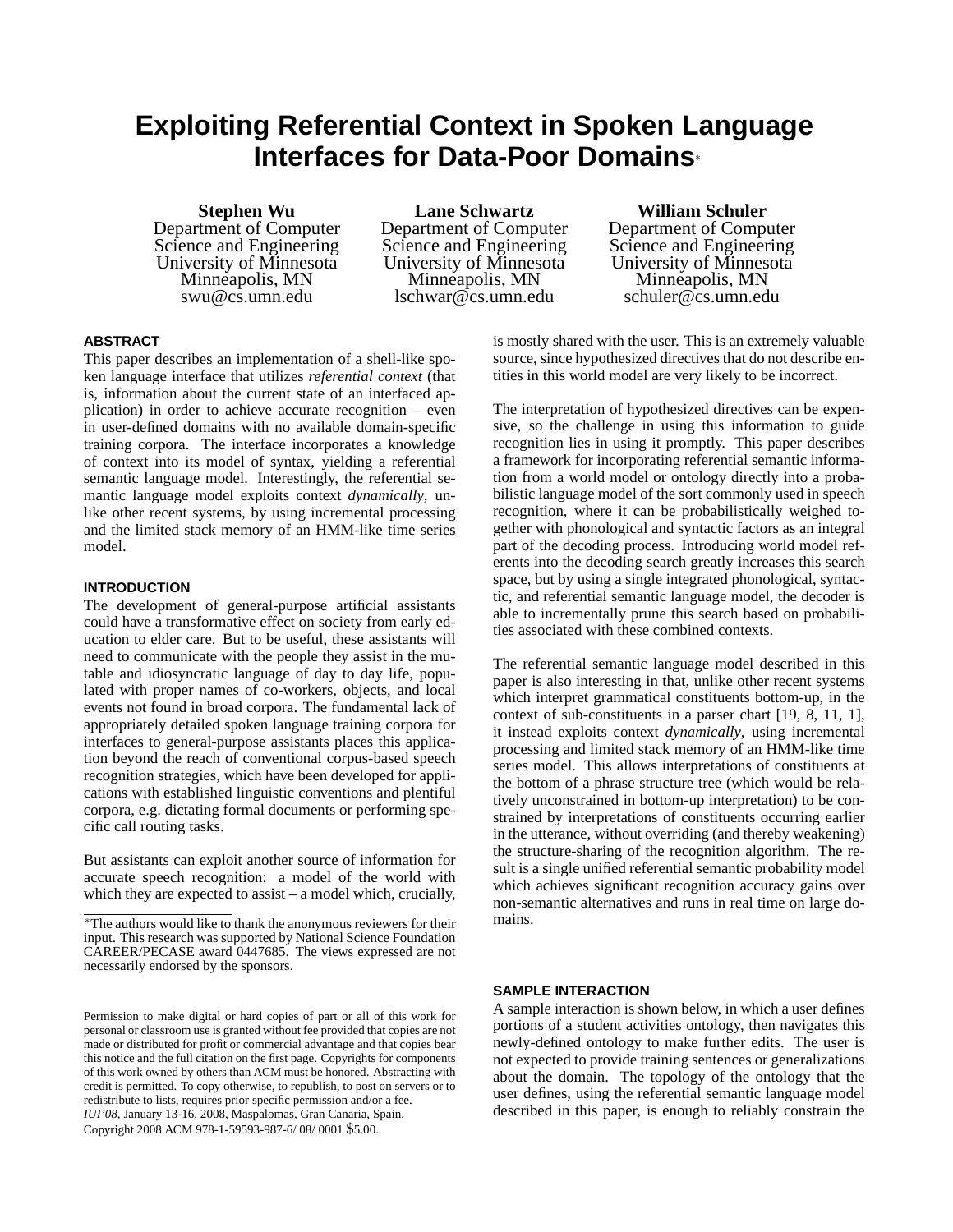recognition of navigation directives.<sup>1</sup>

The interface accepts simple spoken imperative sentences as directives. Some of these are editor commands for creating and navigating taxonomic (tree-like) ontologies which reside in the world model of the interfaced application. This is done by navigating the interface context to specific locations and defining identifiers (world model relation labels) for those locations or the objects found there. For example, the user may utter:

- (1) 'go to MUSIC, ORCHESTRA'
- (2) 'add new label CELLO'

Here, the word 'CELLO' is pronounced naturally, not spelled out. This user-defined object is understood by the system as a sequence of phonemes or speech sounds, e.g. 'CH\_EH\_L\_OW', denoted here using ARPABET phone symbols [9]. Pronunciations of new words may be frequently misrecognized, since the semantic context for these words has yet to be defined. In such cases, the interface will echo back an incorrect pronunciation of the word, e.g. CH EH R OW IH. The user can then navigate this incorrect pronunciation to edit the appropriate part: $<sup>2</sup>$ </sup>

- (3) 'change phone three to L'
- (4) 'delete phone five'

When the system echoes back the correct pronunciation CH EH L OW, the user can define the rest of the ontology incorporating this update into its recognition constraints:

- (5) 'go to CELLO'
- (6) 'add new label FIRST CHAIR'
- (7) 'add HOMEROOM ONE, BEN, to FIRST CHAIR'

# **RELATED WORK**

Spoken language interfaces to agents that recognize immediate go/move commands have been well studied [4]. In some studies, these commands are augmented with shelllike scripting capabilities [18]. But most existing spoken language interface architectures rely on off-the-shelf speech decoding strategies developed for tasks like dictation or database querying, with mostly fixed vocabularies and plentiful training corpora. The approach described in this paper is novel in that it employes a speech decoding strategy – namely, a referential semantic language model – designed especially for the shell interface task, in which vocabularies are user-defined and training corpora are scarce, but world model information is readily available.

It is also not uncommon for spoken language interfaces to employ *context-sensitive* language models that are precompiled for particular discourse or environment states, and swapped out between utterances [14, 6]. But to approach human levels of recognition accuracy, spoken language interfaces will also need to exploit context *continuously* during utterance recognition, not just between utterances. For example, the probability distribution over the next word in the utterance 'go to the music orchestra directory and set . . . ' will depend crucially on the linguistic and environment context leading up to this point: the meaning of the first part of this directive 'go to the music orchestra directory,' as well as the objects that will be available once this part of the directive has been carried out. The approach described in this paper can be described as continuously context-sensitive.

Similar interfaces have been proposed that perform referential semantics continuously during speech decoding for the purpose of improving the accuracy of human-robot interfaces [17]. But these lack a linguistically rich semantic framework permitting complex nested references, and have not been scaled to abstract environments or concrete environments larger than a few dozen objects on a tabletop. Other approaches [8, 1] have sophisticated sensitivity to referential context, but are not defined to integrate efficiently into the speech decoding process. The approach described in this paper is able to exploit arbitrarily large environments, $3$ both concrete and abstract, including complex conditional program scripts, in order to improve recognition accuracy during real-time speech decoding.

# **BACKGROUND**

#### **Referential Semantics**

#### Model Theory

The language model described in this paper defines semantic referents in terms of a world model *M* . In model theory [20, 7], a world model is defined as a tuple  $\mathcal{M} = \langle \mathcal{L}, \llbracket \cdot \rrbracket \rangle$ containing a domain of entity constants *E* (e.g. persons or events in a scheduling application, files in a directory structure, etc.) and an interpretation function  $\llbracket \cdot \rrbracket$  to define how (spoken) expressions can refer to these constants. Here,  $\llbracket \cdot \rrbracket$ is quite versatile, accepting expressions  $\phi$  that are equivalent to logical statements (simple type T), references to entities (simple type **E**), or functors (complex type  $\langle \alpha, \beta \rangle$ , e.g. defining sets) that take an argument of type  $\alpha$  (e.g. an entity) and produce output of type  $\beta$  (e.g. a truth value, true if the entity is in the set). These functor expressions  $\phi$  can then be

<sup>&</sup>lt;sup>1</sup>It is important to note that since the interface is user-configurable, the navigation commands used here are not hard-wired into the system. Lowercase words are therefore not keywords per se, they are simply words that the system has already been taught. Uppercase words are user-defined words (also already known by the system) which exist as relation labels in the agent's world model ontology. Phones connected with underscores are newly-defined (unknown) words, which will be introduced into the world model ontology as relation labels.

<sup>2</sup>Users of pure audio interfaces (with no video display) may prefer to navigate pronunciations which have been divided into syllables as well as phonemes, e.g. via directives like 'go to syllable two and change the beginning to L' or 'change syllable two to LOW.' Unfortunately, syllabification in English depends to some extent on etymological information (about where a word came from) – information which will not be available for new words. A user attempting to define the word 'sportswear,' for example, would not expect it to be decomposed into syllables 'sport' and 'swear.'

<sup>3</sup>As long as there is some notion of local context in the world model which limits the accessibility of referents, as described in the following section.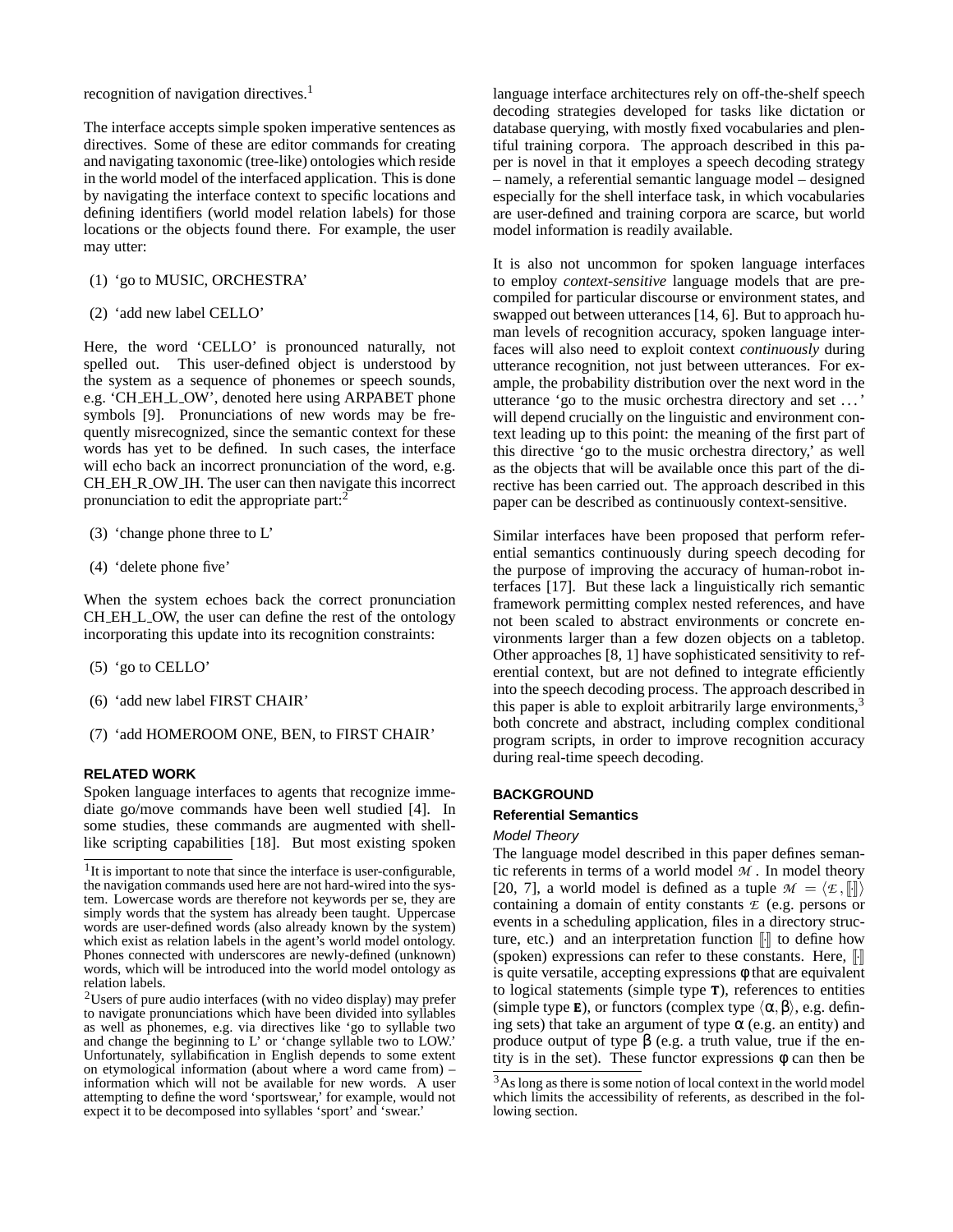

**Figure 1. A subsumption lattice (laid on its side) over the power set of a domain containing three individuals:**  $e'_{1}$ **,**  $e'_{2}$ **, and**  $e'_{3}$ **. Subsumption relations are represented as grey arrows from supersets (or super-concepts) to subsets (or sub-concepts).**

applied to other expressions  $\psi$  of type  $\alpha$  as arguments to yield expressions  $φ(ψ)$  of type  $β$ . By nesting functors, complex expressions can be defined, denoting sets or properties of entities:  $\langle \mathbf{E}, \mathbf{T} \rangle$ , relations over entity pairs:  $\langle \mathbf{E}, \langle \mathbf{E}, \mathbf{T} \rangle$ , or higher-order functors over sets:  $\langle \langle \mathbf{E}, \mathbf{T} \rangle, \langle \mathbf{E}, \mathbf{T} \rangle \rangle$ .

#### Ontological Promiscuity

First order or higher models can be mapped to equivalent zero order models. This is generally motivated by a desire to allow sets of entities to be described in much the same way as individual entities [12]. Entities in a zero order model *M* can be defined from entities in a higher order model *M*<sup>*'*</sup> by mapping (or *reifying*) each set  $S = {\mathbf{e}'_1, \mathbf{e}'_2, ...}$ <br>in  $P(\mathcal{E}_{M'})$  (or set of sets in  $P(P(\mathcal{E}_{M'}))$ , etc.) as an entity **eS** in  $E_M$ . Zero order functors in the interpretation function of *M* can be defined directly from higher order functors (over sets) in  $M'$  by mapping each instance of  $\langle S_1, S_2 \rangle$  in  $\llbracket l' \rrbracket_{\mathcal{M}}$  :  $\mathcal{P}(\mathcal{E}_{\mathcal{M}}) \times \mathcal{P}(\mathcal{E}_{\mathcal{M}})$  to a corresponding instance of  $\langle \mathbf{e}_{\mathbf{S}_1}, \mathbf{e}_{\mathbf{S}_2} \rangle$  in  $\llbracket l \rrbracket_M : \mathcal{I}_M \times \mathcal{I}_M$ . Set subsumption *M*  $'$  can then be defined on entities made from reified sets in *M* , similar to 'ISA' relations over 'concepts' in knowledge representation systems [3]. These subset or subsumption relations can be represented in a subsumption lattice, as shown in Figure 1.

## **Language Modeling for Speech Recognition**

The referential semantic language model described in this paper is based on the standard HMM-based language modeling framework commonly used in speech recognition.

#### HMMs and Language Models

The model described in this paper is a specialization of the Hidden Markov Model (HMM) framework commonly used in speech recognition [2, 13]. HMMs are probabilistic sequence models, or 'time series' models. They characterize speech as a sequence of hidden states  $h_t$  (which may consist of speech sounds, words, or other hypothesized syntactic or semantic information), and observed states  $o_t$  (typically short, overlapping frames of an audio signal) at corresponding time steps *t*. A most probable sequence of hidden states  $\hat{h}_{1..T}$  can then hypothesized given any sequence of observed states  $o_{1,T}$ , using Bayes' Law (Equation 2) and Markovian independence assumptions (Equation 3) to define the full  $P(h_{1..T} | o_{1..T})$  probability as the product of a *Language Model (LM)* prior probability  $P(h_{1..T}) \stackrel{\text{def}}{=}$  $\prod_{t} \hat{P}_{\Theta_{LM}}(h_t | h_{t-1})$  and an *Acoustical Model (AM)* likelihood

probability  $P(o_{1..T} | h_{1..T}) \stackrel{\text{def}}{=} \prod_t \hat{P}_{\Theta_{AM}}(o_t | h_t)$ :

$$
\hat{h}_{1..T} = \underset{h_{1..T}}{\text{argmax}} P(h_{1..T} | o_{1..T})
$$
\n(1)

$$
= \underset{h_{1..T}}{\text{argmax}} P(h_{1..T}) \cdot P(o_{1..T} | h_{1..T})
$$
 (2)

$$
\stackrel{\text{def}}{=} \underset{h_{1..T}}{\text{argmax}} \prod_{t=1}^{T} \hat{P}_{\Theta_{LM}}(h_t | h_{t-1}) \cdot \hat{P}_{\Theta_{AM}}(o_t | h_t) \tag{3}
$$

# Language Model Components

The hidden variable values  $h_t$  at each time step  $t$  in an HMM are then usually divided into super-phonetic *s<sup>t</sup>* (usually word), phone-level  $p_t$ , and sub-phonetic  $q_t$  ('subphone' or 'state') components.

$$
h_t = \langle s_t, p_t, q_t \rangle \tag{4}
$$

Superphone *s<sup>t</sup>* components are usually words (or consecutive tuples of words) in most speech recognition systems, but can also include parsing information such as stacks or histories of phrase labels [5]. Phone-level  $p_t$  components define sequences of speech sounds (or consecutive tuples of speech sounds) associated with each word (e.g. 'CH EH L OW' for the word 'cello', using the ARPABET phone set [10]). Subphone  $q_t$  components define sub-states of each phone (e.g. the stop 'kcl' and burst 'k' phases of a plosive phone 'K', using the TIMIT subphone  $\text{set}^4$ ), which may vary depending on the immediately previous subphone.

These components must transition in order: super-phonetic units (e.g. words) can transition only when phones transition, and phones can transition only when subphones do. This behavior can be defined through the introduction of boolean *switching variables* to indicate whether subphones (or phones) have transitioned [21, 15], allowing phones (superphones) above them to transition only if true. Language model probabilities over these factored hidden states can be defined as a product of superphone, phone, and subphone transition probabilities and switching variable probabilities, with the switching variables then marginalized out:

$$
\hat{\mathsf{P}}_{\Theta_{LM}}(h_t | h_{t-1}) = \hat{\mathsf{P}}_{\Theta_{LM}}(s_t p_t q_t | s_{t-1} p_{t-1} q_{t-1})
$$
(5)  
\n
$$
\stackrel{\text{def}}{=} \sum_{f^Q f^P} \hat{\mathsf{P}}_{\Theta_{\text{Subphone-Switch}}}(f_t^Q | p_{t-1} q_{t-1})
$$
  
\n
$$
\hat{\mathsf{P}}_{\Theta_{\text{Phone}}-{\text{Switch}}}(f_t^P | f_t^Q s_{t-1} p_{t-1})
$$
  
\n
$$
\hat{\mathsf{P}}_{\Theta_{\text{Superphone}}}(s_t | f_t^P s_{t-1})
$$
  
\n
$$
\hat{\mathsf{P}}_{\Theta_{\text{Phone}}}(p_t | f_t^Q f_t^P p_{t-1} s_t)
$$
  
\n
$$
\hat{\mathsf{P}}_{\Theta_{\text{Subphone}}}(q_t | f_t^Q q_{t-1} p_t)
$$
(6)

Superphones transition only when the phone sequence (word) below it finishes (switching  $f_t^P = 1$ ), otherwise they deterministically propagate forward:

$$
\hat{\mathsf{P}}_{\Theta_{\text{Superphone}}}(s_t | f_t^P s_{t-1}) \stackrel{\text{def}}{=} \begin{cases} \text{if } f_t^P = 1 : \hat{\mathsf{P}}_{\Theta_{\text{Superphone}} - \text{Tr}}(s_t | s_{t-1}) \\ \text{if } f_t^P = 0 : 1 \text{ if } s_t = s_{t-1}, 0 \text{ oth.} \end{cases} \tag{7}
$$

<sup>4</sup>Essentially, the ARPABET with the addition of plosive closure symbols.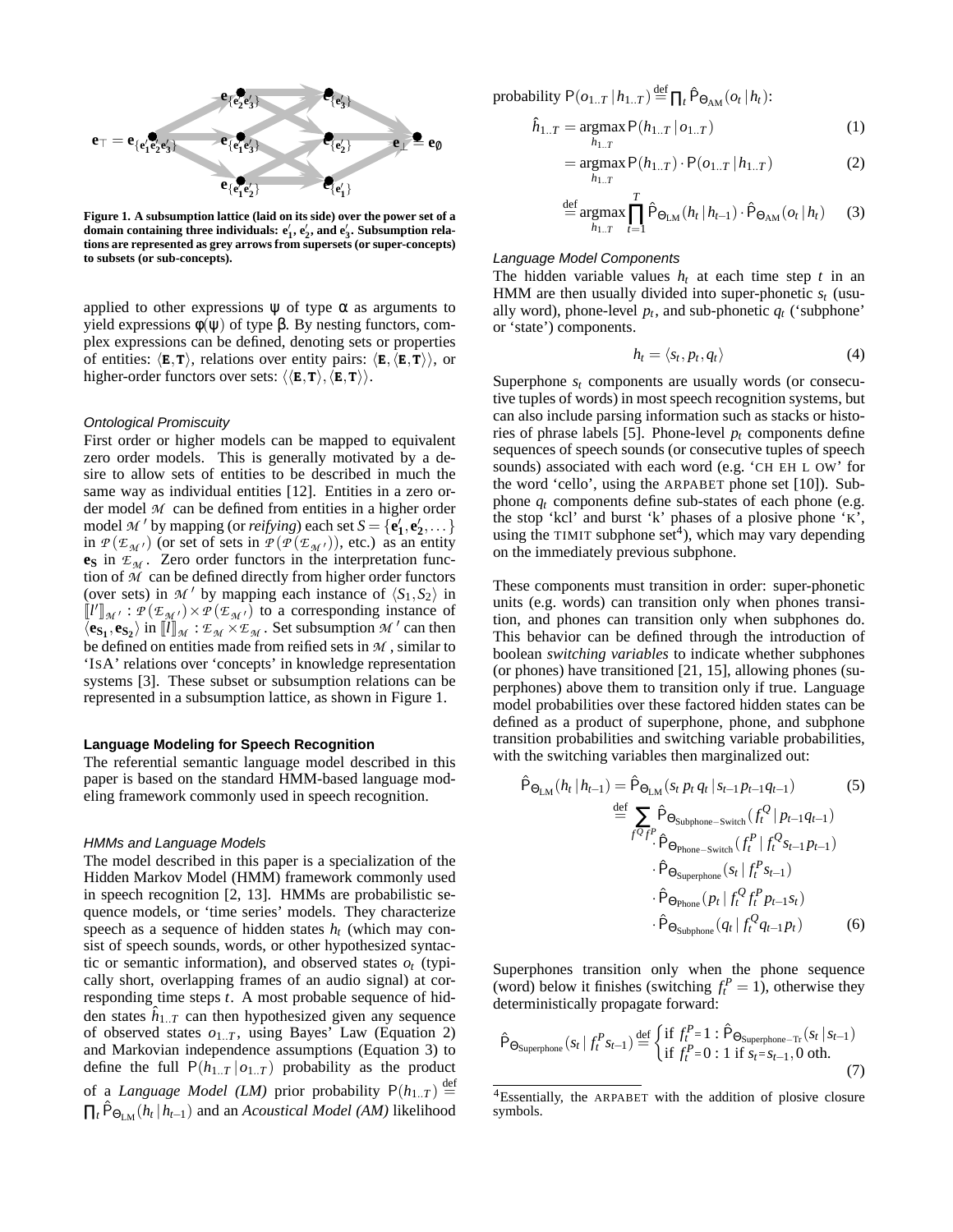If the superphone above a phone sequence does transition (switching  $\hat{f}_t^P = 1$ ), a new phone sequence (word) is generated from the resulting superphone *s<sup>t</sup>* using a pronunciation model Θ<sub>Pronunciation</sub>. If there is no superphone transition, each phone sequence *pt*−<sup>1</sup> deterministically advances to the next phone  $next(p_{t-1})$  when the subphone below it finishes (switching  $f_t^Q = 1$ ), otherwise the phone deterministically propagates forward unchanged.

$$
\hat{P}_{\Theta_{\text{Phone}}}(p_t | f_t^{\mathcal{Q}} f_t^P p_{t-1} s_t)
$$
\n
$$
\stackrel{\text{def}}{=} \begin{cases}\n\text{if } f_t^{\mathcal{Q}} = 1, f_t^P = 1 : \hat{P}_{\Theta_{\text{Fromunciation}}}(p_t | s_t) \\
\text{if } f_t^{\mathcal{Q}} = 1, f_t^P = 0 : 1 \text{ if } p_t = \text{next}(p_{t-1}), 0 \text{ oth.} \\
\text{if } f_t^{\mathcal{Q}} = 0, f_t^P = 0 : 1 \text{ if } p_t = p_{t-1}, 0 \text{ oth.}\n\end{cases}
$$
\n(8)

The pronunciation model  $\Theta_{\text{Pronunciation}}$  is defined in a pronunciation lexicon, which can be edited by the user using the SLUSH interface, and the subphone model  $\Theta_{\text{Subphone}}$  is estimated directly from domain-independent corpora. The superphone transition model Θ<sub>Superphone−Tr</sub> will be defined in terms of referential semantics in the following section.

A consequence of this hierarchy of transition models is that the highest-level superphone transition model is only consulted when a word transitions to a different word. This means that, although the variable *t* does in fact count time steps (corresponding to 10ms or so speech frames in this paper), when a word or other syntactic or syntactic configuration *s* transitions, the variables  $s_{t-1}$  and  $s_t$  at time steps  $t-1$ and *t* do indeed contain the distinct previous and current values of *s*.

# **REFERENTIAL SEMANTIC DECODING**

#### **Referential Semantic Components**

This basic language model is then extended to allow referential contexts to influence HMM transition probabilities, and thereby guide decoding. In particular, the super-phone units *s<sup>t</sup>* of the factored language model described in the previous section will be expanded to include hypothesized referents *e<sup>t</sup>* to concepts or entities in some world model, as well as words and syntactic components  $c_t$  to facilitate parsing:

$$
s_t = \langle e_t, c_t \rangle \tag{9}
$$

Viewed as a generative process, this model represents language at the top level as a random walk through a world model of referents (entities or sets of entities) connected by relations (logic predicates). The model first chooses semantic relation labels  $l_t$  and referents  $e_t$ , at each time step  $t$ , that are reachable from the semantic referents *et*−<sup>1</sup> at the previous time step. The model then chooses syntactic categories  $c_t$ , phone sequences  $p_t$ , and subphone sequences  $q_t$  to verbalize these relations.

During the course of processing, categories and referents may need to be stored and retrieved, so  $c_t$  and  $e_t$  will in fact consist of *stacks* (or vectors) of categories and referents, most of which will simply be propagated forward from time step to time step. Propagation of category labels in  $c_t$  will



**Figure 2. A subsumption lattice (laid on its side, in gray) over the power set of a domain containing three files:**  $f_1$  (a readable executable),  $f_2$  (a **readable data file), and** *f*<sup>3</sup> **(an unreadable data file). 'Reference paths' made up of conjunctions of relations** *l* **(directed arcs, in black) traverse the lattice from left to right toward the empty set, as referents (e**{...} **, corresponding to sets of files) are incrementally constrained by inter**section with each  $[\![l]\!]_{\mathcal{M}}$  . (Some arcs are omitted for clarity.)

not vary across environments, and so can be pre-compiled into a static syntactic model  $\hat{P}_{\Theta_{syn}}(c_t | v_t l_t c_{t-1})$ . But propagation of referents in *e<sup>t</sup>* will vary across environments. To account for this propagation without pre-compiling environment information into the language model, a coindexation pattern  $v_t$  is introduced consisting of a vector of pointers to referents in  $e_{t-1}$  for each referent in  $e_t$ .

$$
\hat{\mathsf{P}}_{\Theta_{\text{Superphone-Tr}}}(s_t | s_{t-1}) = \hat{\mathsf{P}}_{\Theta_{\text{Superphone-Tr}}}(e_t c_t | e_{t-1} c_{t-1}) \quad (10)
$$
\n
$$
\stackrel{\text{def}}{=} \sum_{v_t, l_t} \hat{\mathsf{P}}_{\Theta_{\text{Coind}}}(v_t | c_{t-1} e_{t-1})
$$
\n
$$
\hat{\mathsf{P}}_{\Theta_{\text{Ref}}}(l_t e_t | v_t e_{t-1})
$$
\n
$$
\hat{\mathsf{P}}_{\Theta_{\text{Sym}}}(c_t | v_t l_t c_{t-1}) \quad (11)
$$

This coindexation pattern can then be compiled into the syntactic model instead.

#### **Reference Transitions on a Subsumption Lattice**

Relations (e.g. subsumption) among referents corresponding to sets can be navigated as a graph, just like relations over individuals. Properties (unary relations like READ-ABLE or DATAFILE) can be represented in the referent transition model  $\hat{P}_{\Theta_{\text{Ref}}}(l_t, e_t | v_t, e_{t-1})$  as labeled edges  $l_t$  from supersets  $e_{t-1}$  to subsets  $e_t$  defined by intersecting the set  $e_{t-1}$ with the set  $\llbracket l_t \rrbracket_M$  satisfying the property  $l_t$ . The world model can therefore be cast as a subsumption lattice with the set of all individuals at the top **e**<sup>⊤</sup> (the result of intersecting an empty set of properties) and the empty set of individuals at the bottom **e**<sup>⊥</sup> (resulting from an intersection of properties denoting disjoint sets).<sup>5</sup> The result of conjoining a property *l* with a context set *e* can therefore be found by downward traversal of an edge in this lattice labeled *l* and departing from *e*. Thus, the set of '*user-readable objects* (property READABLE) that are *data files* (property DATAFILE)' would be reachable by traversing a DATAFILE relation from the set of user-readable objects, or by traversing a READABLE relation from the set of data files, or by either path DATAFILE◦READABLE or path READABLE◦DATAFILE from **e**⊤. The resulting set may then serve as context for subsequent traversals.

<sup>5</sup>This lattice need not be an actual data structure. Since the world model is queried incrementally, the lattice relations may be calculated as needed.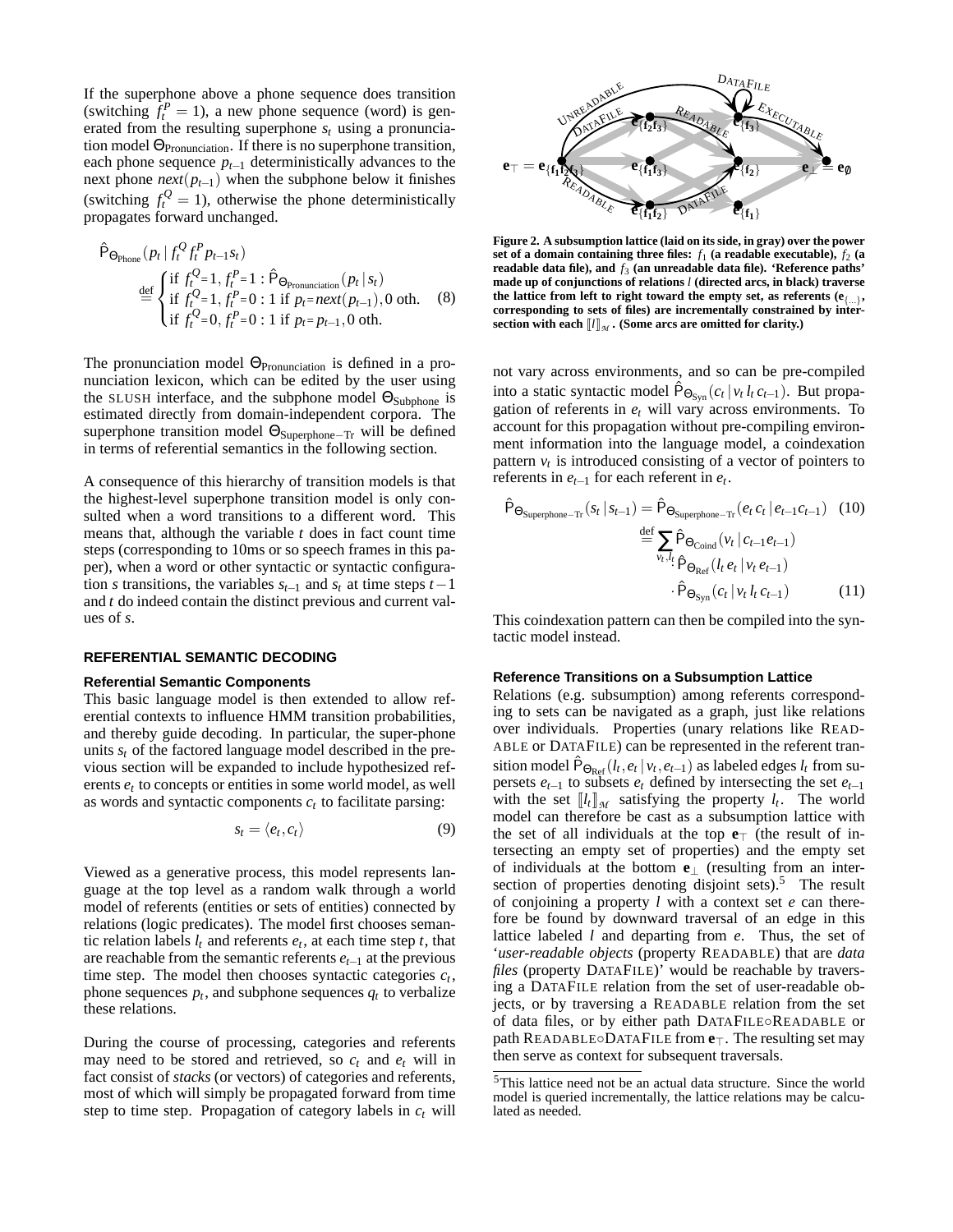A general template for intersective adjectives can be expressed as a noun phrase (NP) expansion using the following regular expression:

$$
\text{NP}(g) \to \text{Det} \ (\text{Adj}(g))^{*} \ \text{Noun:} l(g) \ (\text{PP}(g) \mid \text{RC}(g))^{*}
$$

where *g* is a variable over referential contexts (in this case, sets of individuals that are considered potential referents while the noun phrase is being interpreted), which is successively constrained by the semantics of the adjective and noun relation *l*, followed by prepositional phrase (PP) and relative clause (RC) subconsituents.

#### **Reference Transitions with Relation Arguments**

Sequences of properties (unary relations) can be interpreted as simple nonbranching paths from referent to referent in a subsumption lattice, but higher-arity relations define more complex paths that fork and rejoin. For example, the set of rooms (set *g*) that '*contain* (relation CONTAIN) objects that are *user-readable objects* (property READABLE)' would be reachable only by:

- 1. pushing the original set of directories *g* onto the referent stack *e<sup>t</sup>* , then
- 2. traversing a CONTAIN relation departing *g* to obtain the contents of those directories *h*, then
- 3. traversing a READABLE relation departing *h* to constrain this set to the set of contents that are also user-readable objects, then
- 4. traversing the inverse CONTAIN*<sup>I</sup>* of relation CONTAIN to obtain the containers of these user-readable objects, then constraining the original set of directories *g* by intersection with this resulting set to yield the directories containing user-readable objects.

Forking is therefore handled via syntactic recursion: one path is explored by the recognizer while the other waits on a stack. A general template for branching reduced relative clauses (or prepositional phrases) that exhibit this forking behavior can be expressed as below, using the variables *g* and *h* defined above:

$$
RC(g) \rightarrow Verb:l(h,g)
$$
  $NP(h) -:l^{I}(g,h)$ 

where the inverse or transpose relation  $l<sup>I</sup>$  at the last, empty constituent '−' is intended to apply when the NP expansion concludes or reduces (when the forked paths are re-joined). The calculation of semantic transition probabilities for *n*-ary relations thus resembles that for properties, except that the probability term associated with the relation *l* and the inverse or transpose relation  $l^I$  would depend on both referents  $g$ and *h* on the stack *e<sup>t</sup>* .

# **Training**

Phone and subphone models can be trained from corpora of transcribed utterances from other domains. But if in-domain corpora are not available, higher-level transition models will have to come from elsewhere.

The reference model defines probabilities over transitions from referents to referents (from  $e_{t-1}$  to  $e_t$  via relation  $l_t$ ) in a



**Figure 3. A reference path forks to specify referents using a two-place** relation 'Contain' in a domain of directories  $d_1, d_2, d_3$ . Here,  $d_2$  con**tains**  $f_2$  and  $d_3$  **contains**  $f_3$ **, and**  $f_2$  **is readable.** Again, subsumption is **represented in grey and relations are represented in black. (Portions of the complete subsumption lattice and relation graph are omitted for clarity.)**

world model graph. Generally these transitions will progress from vague referents to more specific referents: from large sets to small sets or individuals, or from root directories to sub-directories or files in a shell domain. These probabilities are therefore instantiated as uniform distributions over target referents *e<sup>t</sup>* .

If available, this model could be trained on non-speech use data in a new domain, but even with no use data at all, these transition are still tightly constrained by the data in the world model itself. Sub-directories that do not exist cannot be traversed, and properties that do not apply to a vague referent cannot be used to designate more specific referents.<sup>6</sup>

Vocabularly (here modeled as phone sequences  $p_t$ ) and to some extent syntax (category transitions *ct*) can be expected to vary greatly across domains – particularly in design or programming applications, which are by definition concerned with creating new objects or new behaviors. One of the main advantages of the referential semantic language model described here is that it conditions these diverse surface phenomena on smaller sets of 'local' or accessible relations in an underlying world model. Conditioning syntax and word choice on world model relations can result in a nearly deterministic model in many cases (assuming each relation can be described using only a small set of possible words).

As mentioned above, referents may need to be stored and retrieved, in order to describe them in terms of other referents. For example, 'go to X and set Y to ... and set Z to ...', where X must be stored and used as context for Z. This can be handled using an explicit recursive syntax, which can be represented as complex (vector-valued) *c<sup>t</sup>* random variables, associated with complex (vector-valued) referents *e<sup>t</sup>* via complex (vector-valued) coindexation patterns *v<sup>t</sup>* . Referents in *e<sup>t</sup>* are simply determined by coindexation patterns in  $v_t$ , but these coindexation patterns  $v_t$  and complex categories *c<sup>t</sup>* must come from somewhere.

<sup>&</sup>lt;sup>6</sup>It is important to note that this assumes the user and system have shared knowledge of a world model. This can safely be assumed in design applications, where the user has created the world model, but in applications such as database query systems, it may be common for users to describe objects that do not exist.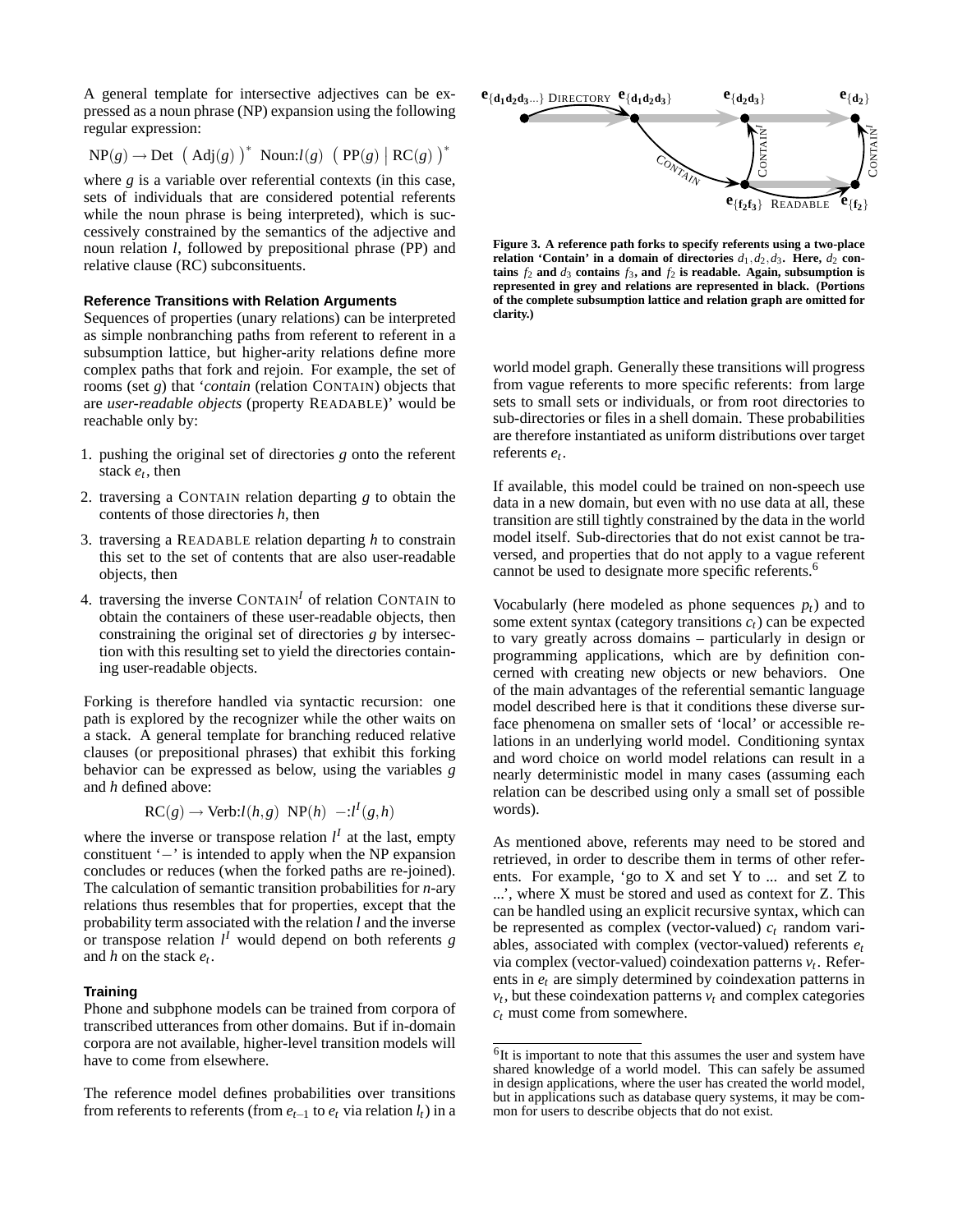If users are permitted to create new syntax patterns, these vectors must originate in a somewhat intuitive form, similar to grammar rules. In this implementation, category and coindexation vectors are defined in nestable regular expressions within a Hierarchic Hidden Markov Model [15], similar to that used to coordinate superphone, phone, and subphone transitions in the previous section.

## **ONTOLOGY NAVIGATION**

In the case where a world model *M* is zero-order, and relations defined in *M* are binary over entities, then *M* can be defined as a finite state automaton (FSA), whose states correspond to entities in  $E$ , and whose transition function is defined by the (ordered, or directed) relations in  $\llbracket \cdot \rrbracket_M$ . This kind of configuration, when combined with the 'ISA' relations defined above, will resemble a hierarchic ontology with labeled arcs from concepts to subconcepts or instances. As an ontology, the FSA can be navigated downward, from concept to subconcept, by traversing labeled arcs in the usual way. It can also be navigated upward, from concept to superconcept, using unlabeled arcs or ε-transitions (making the FSA nondeterministic) in the reverse direction of each arc in the original downward-navigable deterministic FSA. This upward- and downward-navigable ontology will be used as a world model in the spoken language understanding shell evaluated in the following section.

In a stochastic model, probabilities can be associated with εtransition functions as well as labeled- (or *l*-) transition functions so that if any concept and ancestor entities have outgoing arcs with the same label, these ε-transition probabilities can be combined with those for *l*-transitions and renormalized to prefer the arcs departing the lower-level concept, but still include as possible those departing an ancestor concept. Labels not explicitly defined at a given concept entity (as outgoing arcs) are implicitly assumed to exist with a 'sink' state destination **e**⊥, so that interpretation probabilities will be well defined for all label and entity conditions. The sink state is then constrained not to be generable by any lexical rule in  $\Theta_{Syn}$ , and therefore cannot be described in directives. Labels that are not explicitly defined (whose destination is the sink state) are therefore referential 'dead ends.'

As navigation of an ontology proceeds in the context of a particular entity *e*, there is a sense in which other entities *e* ′ at the same level of the ontology as the most recently described entity *e*, or at higher levels of the ontology than the most recently described entity, are semantically reachable without restating the ontological context (the path from the root concept **e**⊤) shared by *e* ′ and *e*. Thus, in the context of an activity like the wide receiver position in the sport football, other positions in the same sport, or other sports in the same school should be accessible without giving an explicit 'back up' directive at every level. Using a closure operation over the ε labels used as ontological back-pointers in the previous section, these sibling, ancestor, and (great-)aunt/uncle concepts *e'* can be connected to *e* via ε<sup>\*</sup>*l*-transitions (Figure 4b). These ε ∗ *l*-transitions are added to the world model definition prior to recognition, by composing any number of

$$
S(g) \rightarrow set: SETTo(h, g) \text{ PNpath}(g) \text{ to } \text{PNpath}(h)
$$
  
\n
$$
\text{PNpath}(g) \rightarrow \text{PNup}(g) \text{ PNsubpath}(g)
$$
  
\n
$$
\text{PNpath}(g) \rightarrow \text{PNup}(g)
$$
  
\n
$$
\text{PNsubpath}(g) \rightarrow \text{PN}(g) \text{ PNsubpath}(g)
$$
  
\n
$$
\text{PNsubpath}(g) \rightarrow \text{PN}(g)
$$
  
\n
$$
\text{PNup}(g) \rightarrow \text{homeroom:UP-HOMEROOMO}(g) \text{ zero}
$$
  
\n
$$
\text{PN}(g) \rightarrow \text{bell:BELL}(g)
$$
  
\n
$$
\text{PNup}(g) \rightarrow \text{sports:UP-SPORTS}(g)
$$
  
\n
$$
\text{PN}(g) \rightarrow \text{football:FOOTBALL}(g)
$$

 $PN(g) \rightarrow$  captain: CAPTAIN(g)

#### **Table 1. Sample grammar for student activities domain.**

FSA ε-transitions, followed by a single *l*-transition:

$$
\mathcal{L}' = \{ x \stackrel{\epsilon^* l}{\curvearrowright} y \mid x \stackrel{\epsilon^*}{\curvearrowright} z \in \mathcal{E}, z \stackrel{l}{\curvearrowright} y \in \mathcal{E} \}
$$
 (12)

where  $\lim_{x \to y} \frac{\varepsilon^* l}{\varepsilon^*}$  indicates that entity *y* is accessible from entity *x* by relation  $\varepsilon^* l$ ; and  $x \stackrel{\varepsilon^*}{\sim} z$  indicates that *z* is reachable from *x* via any number of ε-transitions (in which case *z* is an ancestor zero or more levels above *x* in the ontology).

## **EVALUATION**

To evaluate the contribution to recognition accuracy of referential semantics over that of syntax and phonology alone, a baseline (syntax only) and test (baseline plus referential semantics) recognizer were run on sample ontology manipulation directives in a 'student activities' domain.

# **A Student Activities Database**

The student activities ontology organizes extracurricular activities under subcategories (e.g. offense ⊂ football ⊂ sports), and organizes students into homerooms, in which context they can be identified by a single (first or last) name. A fragment of this ontology is shown in Figures 4, where every student or activity is an entity  $e$  in the set of entities  $E$ , and all relations are *l*-transitions (in the case of 4a) or ε ∗ *l*transitions (in the case of 4b).

A total of 240 entities were created in  $\mathcal{E}$ : 158 concepts (groups or positions) and 82 instances (students), each connected via a label (*l*-transition) to a parent concept. These *l*-transitions were then expanded to create ε ∗ *l*-transitions as shown in Figure 4b to give a total of 4704 transitions. On average, each node had a fanout of 18.7 outgoing transitions.

This ontology is manipulated using directives such as:

(8) 'set homeroom two Bell to sports football captain'

which are incrementally interpreted by traversing *l*-relations from superconcept to subconcept (e.g. from 'sports' to 'football' to 'captain') or traversing  $ε$ <sup>\*</sup>*l*-transitions between arguments (e.g. from 'Bell' to 'sports'). Recognition therefore requires syntax rules to be annotated with lexical semantic relations (no prefix for *l*-transitions, 'UP-' for ε<sup>\*</sup>*l*transitions) and coindices *g*,*h*,... (which are translated di-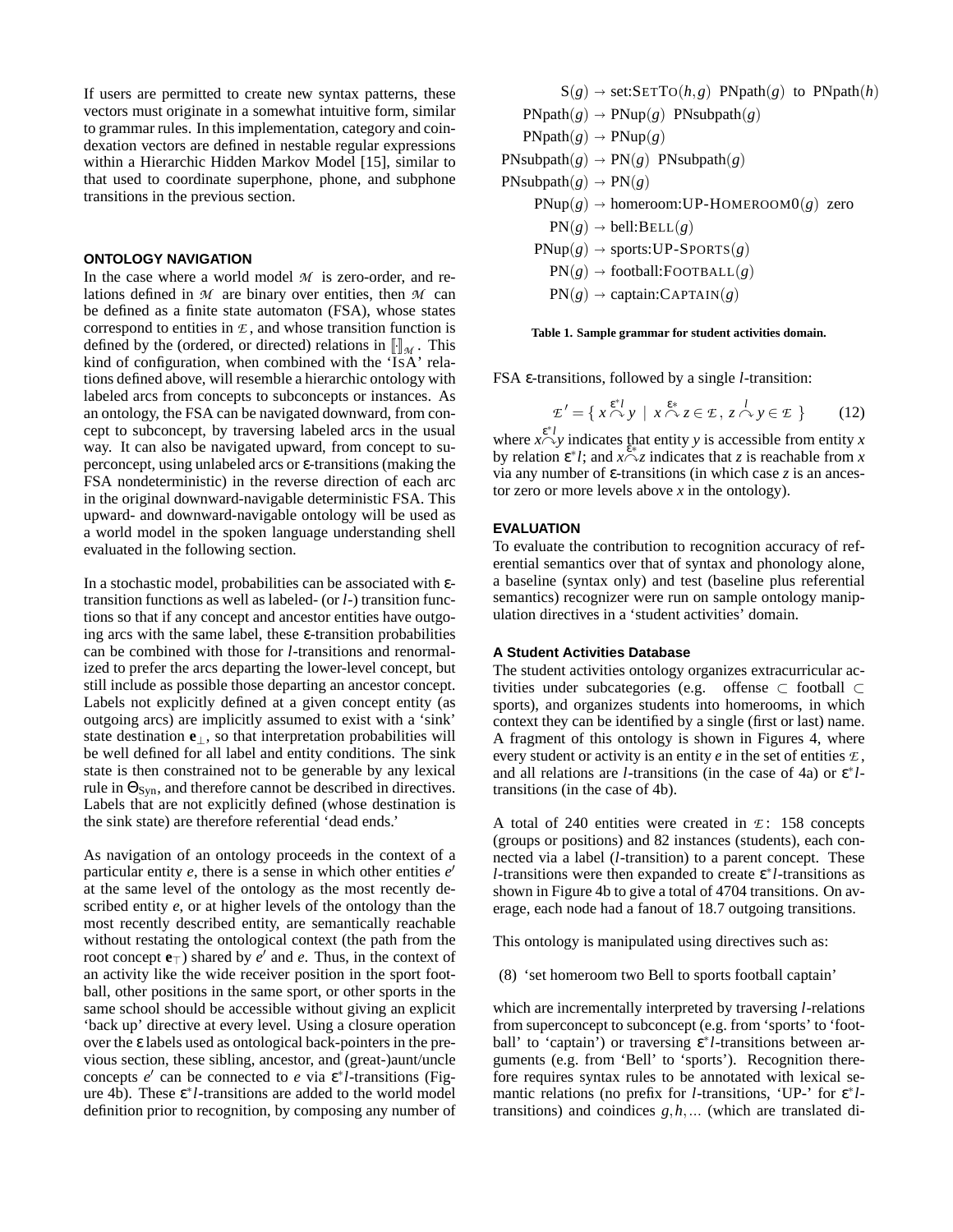

**Figure 4. Upward and downward transitions in a sample student activities world model. Downward transitions (a) or** *l***-transitions define basic subtype relations. Upward transitions (b) or** ε ∗ *l***-transitions relate sibling, ancestor, and (great-great-...-)aunt/uncle concepts, are created from closure over** ε**-transitions followed by an** *l***-transition. The entire model is reachable from any given referent via these two kinds of transitions.**

rectly to  $\vec{v}$  parameters) that specify how the denotations of each constituent are passed to sub-constituents.

A sample set of grammar rules is shown in Table 1. These are implemented as nested regular expressions in a Hierarchic HMM, as described above.

# **Empirical Results**

A corpus of 144 test sentences (no training sentences) was collected from 7 native English speakers (5 male, 2 female), who were asked to make specific edits to the student activities ontology described above. The average length of the sentences in this collection is 7.17 words, where all words are assumed to have pronunciations previously defined by the user.

Baseline and test versions of this system were run using a RNN acoustical model [16] trained on the TIMIT corpus of read speech [10]. Results below report concept error rate, where concepts correspond to relation labels in the world model.

Results using world model (ontology) information, according to reference links specified in a directive grammar (assuming no in-domain training sentences are available) show an overall 17.1% concept error rate, which is comparable to that reported for other dialogue systems trained on sample sentences [6, 14]:

| subj | correct | subst | delete | insert | error               |
|------|---------|-------|--------|--------|---------------------|
| 0    | 83.8%   | 14.1% | 2.11%  | 2.82%  | 19.0%               |
|      | 73.2%   | 20.3% | 6.54%  | 5.88%  | 32.7%               |
| 2    | 90.2%   | 7.84% | 1.96%  | 0.65%  | 10.5%               |
| 3    | 88.1%   | 9.27% | 2.65%  | 0.66%  | 12.6%               |
| 4    | 88.4%   | 10.3% | 1.37%  | 3.42%  | $15.\overline{1\%}$ |
| 5    | 90.8%   | 8.45% | 0.70%  | 7.04%  | 16.2%               |
| 6    | 90.6%   | 8.63% | 0.72%  | 3.60%  | 12.9%               |
| all  | 86.4%   | 11.3% | 2.34%  | 3.41%  | 17.1%               |

The overall sentence error rate was 59.44%. But many sentences had recognition errors in the last word only. Such errors are relatively easy to correct with additional user input (these words are local to the hypothesized context at the end of the utterance). The sentence error rate ignoring these errors in last word was 34.27%.

On the other hand, the results using the directive grammar alone, ignoring world model information and reference links in the grammar (and again, assuming no in-domain training sentences are available) show a much higher concept error rate of 43.5% (significant to  $p = 1.1 \times 10^{-19}$  using pairwise t-test):

| subi | correct             | subst | delete   | insert | error |
|------|---------------------|-------|----------|--------|-------|
| 0    | 57.0%               | 35.9% | 7.04%    | 12.7%  | 55.6% |
|      | 49.0%               | 41.2% | 9.80%    | 13.7%  | 64.7% |
| 2    | 71.9%               | 18.3% | 9.80%    | 6.54%  | 34.6% |
| 3    | 69.5%               | 26.5% | 3.97%    | 9.27%  | 39.7% |
| 4    | 67.8%               | 28.8% | 3.42%    | 13.7%  | 45.9% |
| 5    | 79.6%               | 19.0% | 1.41%    | 7.04%  | 27.5% |
| 6    | 75.5%               | 22.3% | 2.16%    | 10.8%  | 35.3% |
| all  | $67.\overline{1\%}$ | 27.5% | $5.46\%$ | 10.5%  | 43.5% |

with a sentence error rate of 93.01% (81.12% ignoring errors in the last word). This is because the grammar is *syntactically* relatively unconstrained, allowing any sequence of concept labels.

One interesting result of this experiment was that many of the erroneously hypothesized directives in both the baseline and test evaluations described edits that would have violated a 'domain model' of this task, had one existed: for example, some hypothesized directives would set the one student to another. Ordinarily this kind of information might be gleaned from training sentences. But if no training sentences are available, this information could explicitly be provided as restrictions on the actions associated with the words